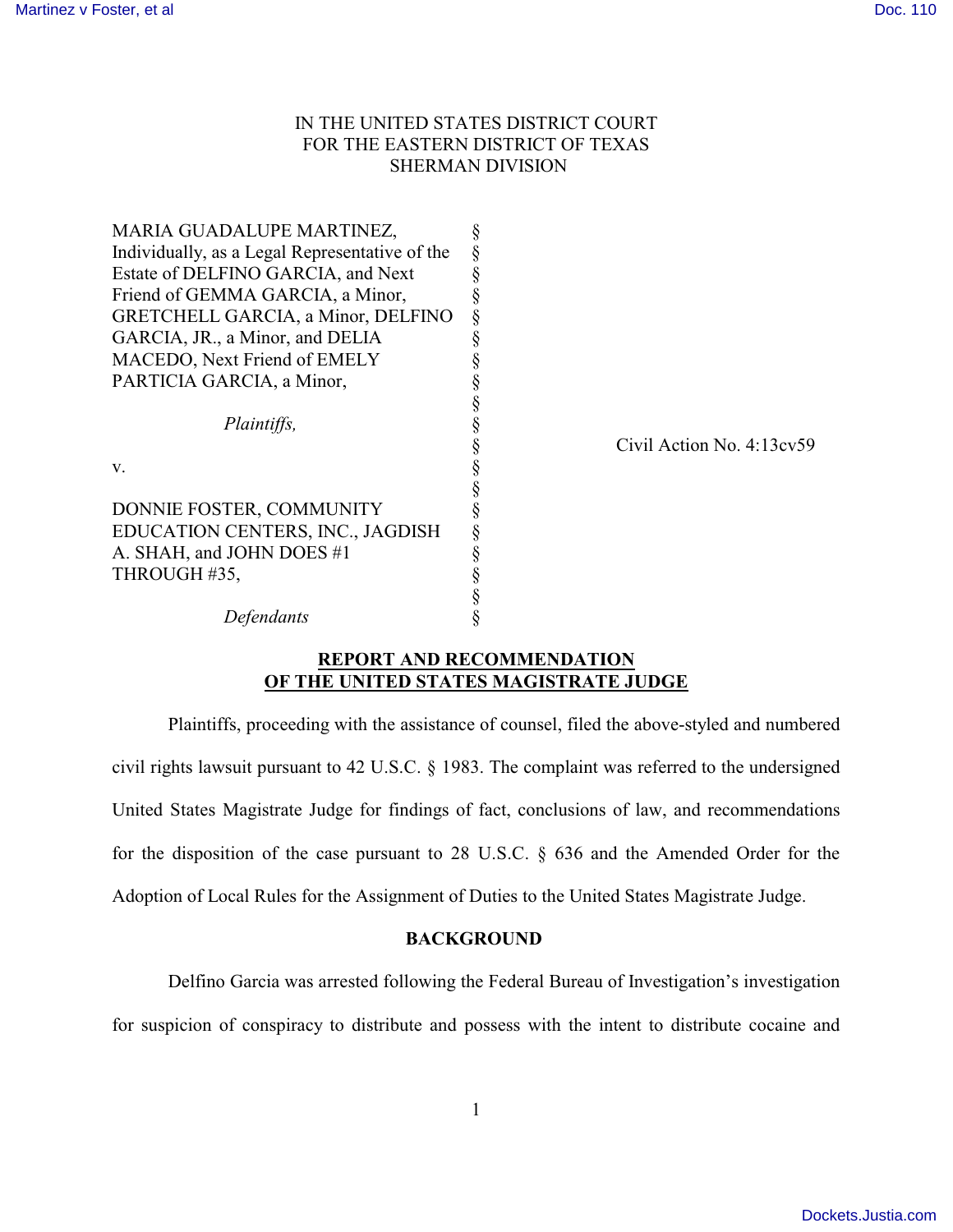methamphetamine on January 19, 2011 (*see* Cause Number 4:11CR6(42))<sup>1</sup>, and then taken to the Fannin County Jail on January 20, 2011, where he was held for approximately two weeks - until February 3, 2011. Mr. Garcia died 143 days later - on June 26, 2011. On September 30, 2011, the United States District Court granted the Government's motion to dismiss the federal charges in the Indictment against Mr. Garcia based on proof of Mr. Garcia's death, *See* Cause Number 4:11cr62(42), docket entries #940, 946.

## **ALLEGATIONS BY PLAINTIFFS**

In the instant civil rights action, Plaintiffs allege that when Mr. Garcia arrived at the Fannin County Jail, a CEC agent<sup>2</sup> noted that he was diabetic. Plaintiffs state that Dr. Shah prescribed Humilin R on a sliding scale via a telephone order on January 20, 2011.<sup>3</sup>

<sup>2</sup>Plaintiffs refer to various John Does, who they contend are primarily agents for CEC. For ease of reference, "agent" will be used in this Report unless specifying a certain John Doe is required.

<sup>&</sup>lt;sup>1</sup> Plaintiffs' erroneous assertion that Mr. Garcia was being held based on a non-federal charge that was later dismissed by a district attorney is disingenuous. The docket in Mr. Garcia's federal criminal case, Cause Number 4:11CR6(42), shows that an arrest warrant was issued on January 13, 2011, Mr. Garcia was arrested on January 19, 2011, and an Initial Appearance Hearing was held that same day, after which he was remanded to the custody of the U.S. Marshal. Mr. Garcia was being detained pursuant to the FBI's investigation after being charged for a federal offense. The court may take judicial notice of its own records. *See ITT Rayonier Inc., v. United States*, 651 F.2d 343, 345 n.2 (5th Cir. 1981).

<sup>3</sup>Plaintiffs are inconsistent as to when they allege Mr. Garcia was detained in Fannin County Jail – January 19 or January 20 of 2011. The docket of Mr. Garcia's criminal case shows that he was arrested on January 19, 2011. However, Plaintiffs and Defendants both state that Mr. Garcia was initially taken to Parkland Hospital on January 19, 2011. It is likely that he was arrested on January 19, 2011, taken to Parkland Hospital, then upon release from the hospital, taken to Fannin County Jail on January 20, 2011. Plaintiffs later allege that Mr. Garcia was "admitted into the Center" on January 20, 2011, at 9:15 a.m. Regardless, a one-day discrepancy is not dispositive in this case.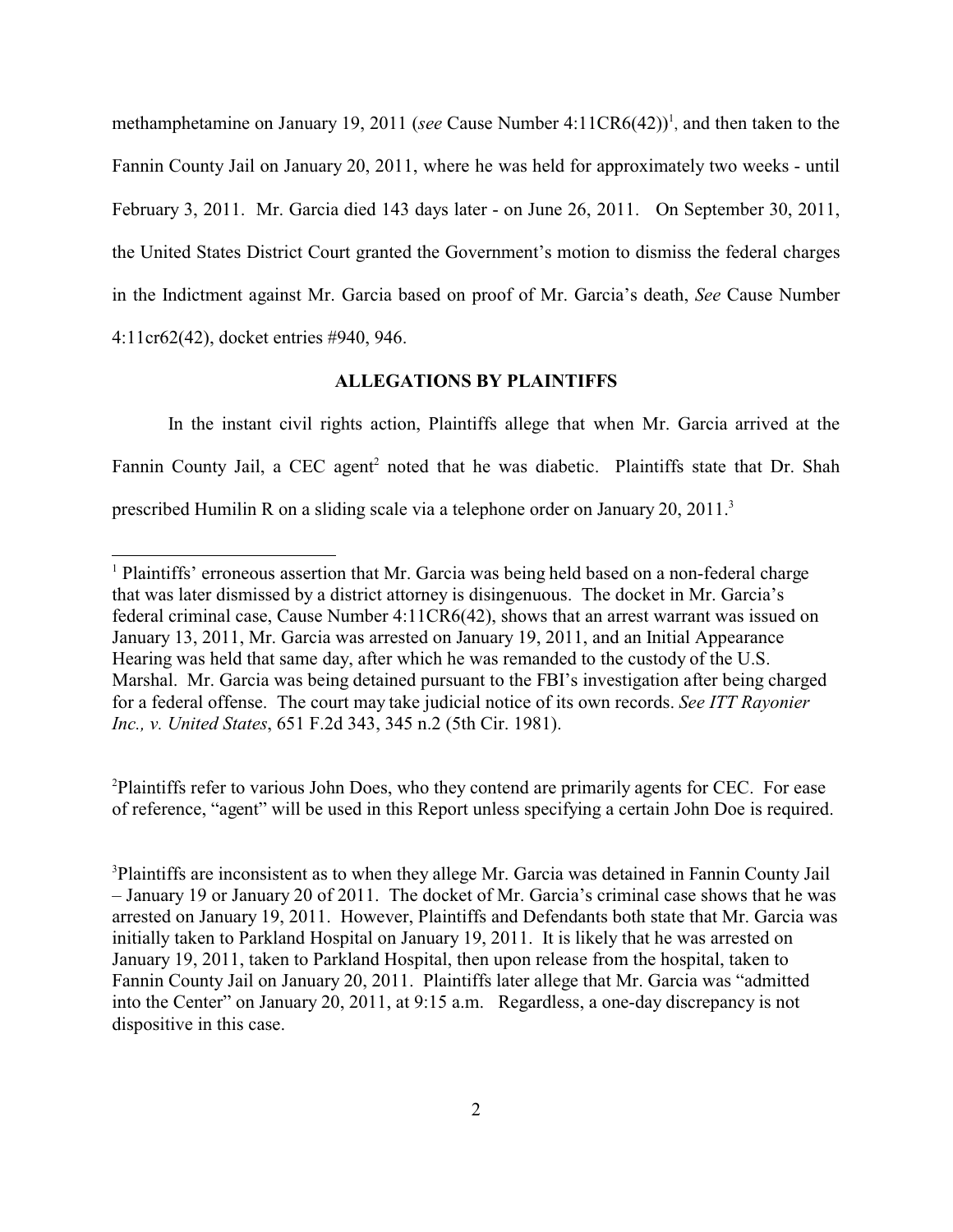Plaintiffs state that, prior to Mr. Garcia's arrest, his primary care physician prescribed metformin, glipizide, and prevastatin to manage his symptoms. Plaintiffs say that Mr. Garcia told his criminal attorney that the jail refused to prescribe his preferred medications and give him food that would not exacerbate his diabetes. They say that Mr. Garcia's attorney attempted to give the prescription to a jail agent, but was told that "it was the Center's policy not to give inmates/detainees medication unless the physician under contract with the facility (Defendant Jagdish Shah) obtained the inmate/detainee's prescription directly from the physician under contract with the Center."

Plaintiffs state that Mr. Garcia daily asked for his preferred medications and a special diabetic meal plan, but that agents refused. Plaintiffs concede that agents checked Mr. Garcia's blood glucose levels, as a general rule, twice a day except for two exceptions, but that his levels were usually in excess of 240 mg/dL and, on 9 occasions, exceeded 400 mg/dL. They concede that Dr. Shah examined Mr. Garcia on January 26, 2011, for Mr. Garcia's scheduled appointment. Mr. Garcia again requested his preferred medications, but Dr. Shah did not prescribe them. Plaintiffs state that on January 26, 2011, Dr. Shah increased Mr. Garcia's insulin dosage and prescribed glyburide 5 mg in the mornings based on Mr. Garcia's elevated glucose levels. Plaintiffs also concede that Dr. Shah noted that Mr. Garcia's blood sugar levels should be watched closely - if needed a few times per day.

Plaintiffs assert that on February 1-3, Mr. Garcia complained of nausea, vomiting, pain, and trouble walking. They state that another inmate notified an agent that Mr. Garcia was hot, shaking, and convulsing. Plaintiffs state that Mr. Garcia was given pepto, ibuprofen, and promethazine for the nausea, vomiting, and pain. They then assert that Mr. Garcia requested a wheelchair on February 2 to go to medical for a blood glucose level check, but was told by an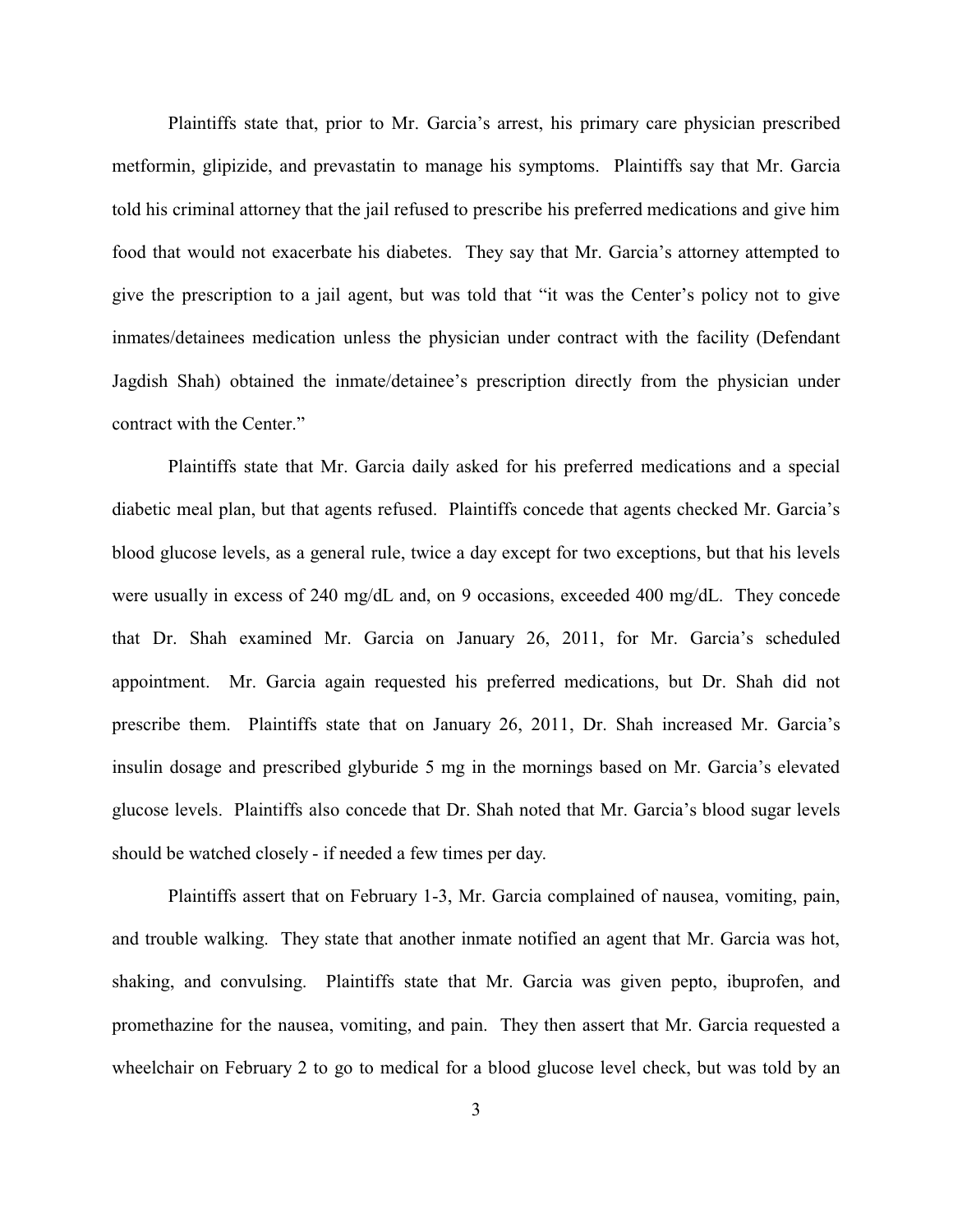agent that he would have to walk to medical. Plaintiffs state that the agent then asked that Mr. Garcia sign a treatment refusal sheet, but he refused to do so. On February 3, 2011, Plaintiffs state that Mr. Garcia's blood sugar level was 539, he was found nonresponsive in his cell, and was taken to see Dr. Shah. They state that Dr. Shah ordered that he be sent to the hospital because of hypotension - low blood pressure. Plaintiffs concede that the last note in Mr. Garcia's treatment records was when Dr. Shah sent him to the hospital. They then suggest that Mr. Garcia was not transported to the hospital for another six days. However, in other parts of their complaint, they concede that Mr. Garcia was sent to the hospital on February 3, 2011, where he was kept until February 8, 2011. They allege that as a result of ketoacidosis experienced while in Fannin County Jail for the two weeks between January 20 and February 3, 2011, he died on June 26, 2011.

Plaintiffs claim that CEC was acting under the color of state law, was a private for-profit corporation providing jail management services for Fannin County. They note that CEC and Fannin County entered into a contract in 2008 for three years. They assert that, per the agreement, CEC was to (1) provide food and beverages, routine medical/sick call, non-routine medical care, including onsite nurses, medical technicians, (2) contract with a medical doctor, and (3) interview, hire, train, assign, manage, promote, and compensate all members of the CEC's administration and staff. They then allege that John Does 1-10 are employees/agents of CEC who are licensed nurse practitioners, licensed vocational nurses, and /or licensed registered nurses. They assert that John Does No. 11-28 are correctional officers employed by CEC in charge of guarding inmates/detainees and notifying CEC's medical service providers when an inmate requires medical attention. Plaintiffs assert that John Does 29-35 are other companies, organizations, and/or individuals that were in charge, supervised, managed, directed, trained,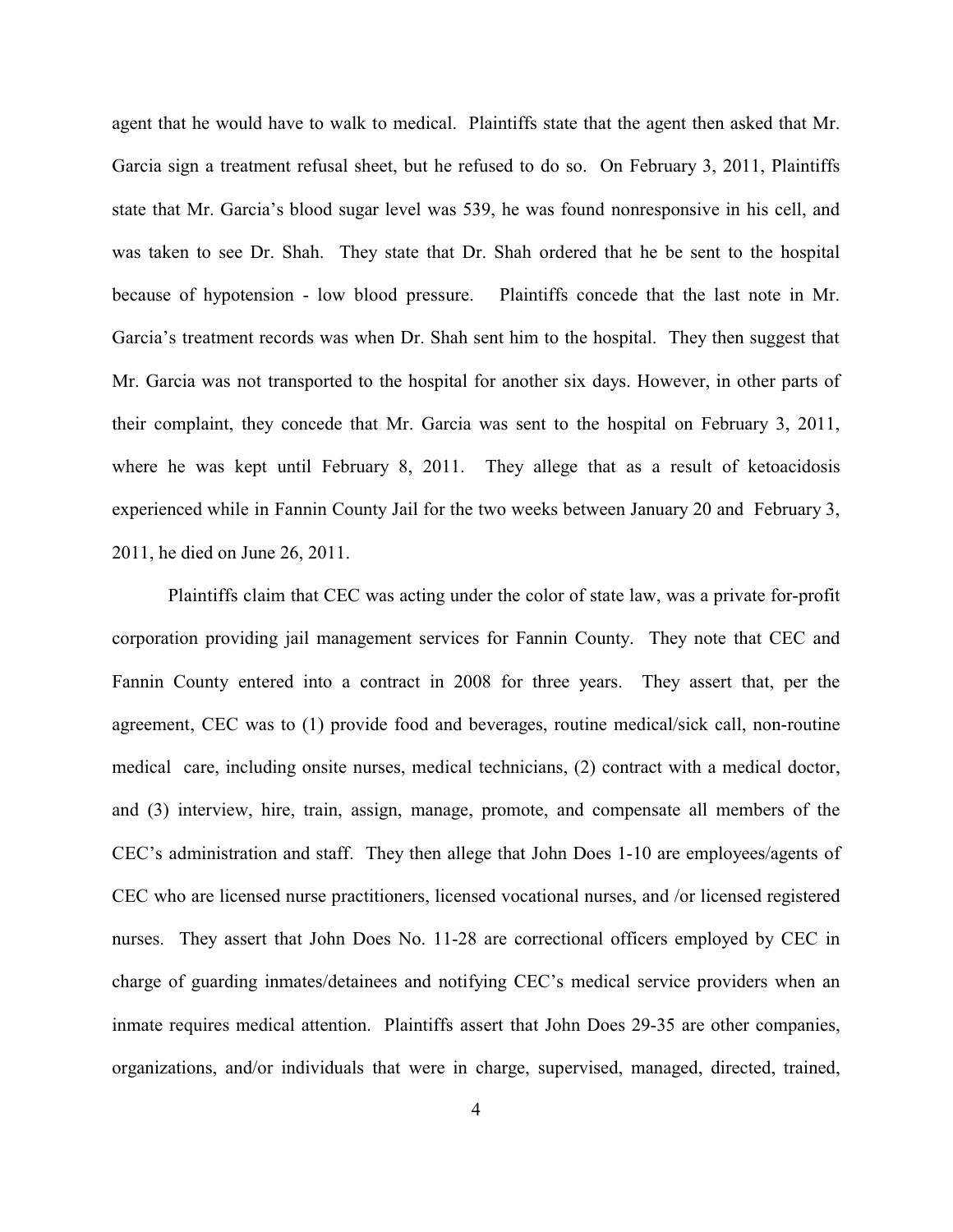supplied, and/or controlled the jail personnel. Plaintiffs assert that CEC delegated the responsibility to a medical supervisor to determine whether an inmate requires immediate medical attention. They then allege that CEC has a "widespread practice and pattern of its employees refusing to treat its inmates/detainees' serious medical conditions."

Plaintiffs next allege that, as the sheriff of Fannin County, Sheriff Foster was a "keeper of the county jail with a duty to safely keep all prisoners committed to the jail." They further allege that, according to the agreement between CEC and Fannin County, Sheriff Foster was to periodically monitor the operation of the jail, including an on-site inspection twice a month and review reports from CEC. Plaintiffs allege Sheriff Foster is responsible for Mr. Garcia's alleged deficient medical care individually, in his official capacity, and through the actions of CEC.

Finally, Plaintiffs allege that Dr. Shah was under contract with CEC to provide medical care for the jail, to be available for inmate/detainee care 24 hours a day, and to conduct regularly scheduled visits at the Center weekly. They assert that Dr. Shah acted recklessly and with deliberate indifference to Mr. Garcia's condition. Plaintiffs state that, during Mr. Garcia's appointment with Dr. Shah on January 26, 2011, Dr. Shah called Mr. Garcia's primary care physician to obtain pre-detention prescriptions, but did not prescribe Mr. Garcia's preferred medications. They assert Dr. Shah changed Mr. Garcia's prescription to 70/30 insulin units in the morning, 10 units in the evening, and 5 mg of glyburide. Plaintiffs allege that, between January 26, 2011 and February 3, 2011 ("when Mr. Garcia was sent to the hospital"), Dr. Shah's treatment was limited to pepto, ibuprofen, and promethazine via telephone order. They assert that Dr. Shah is responsible for Mr. Garcia's alleged deficient medical care, which ultimately resulted in Mr. Garcia's death.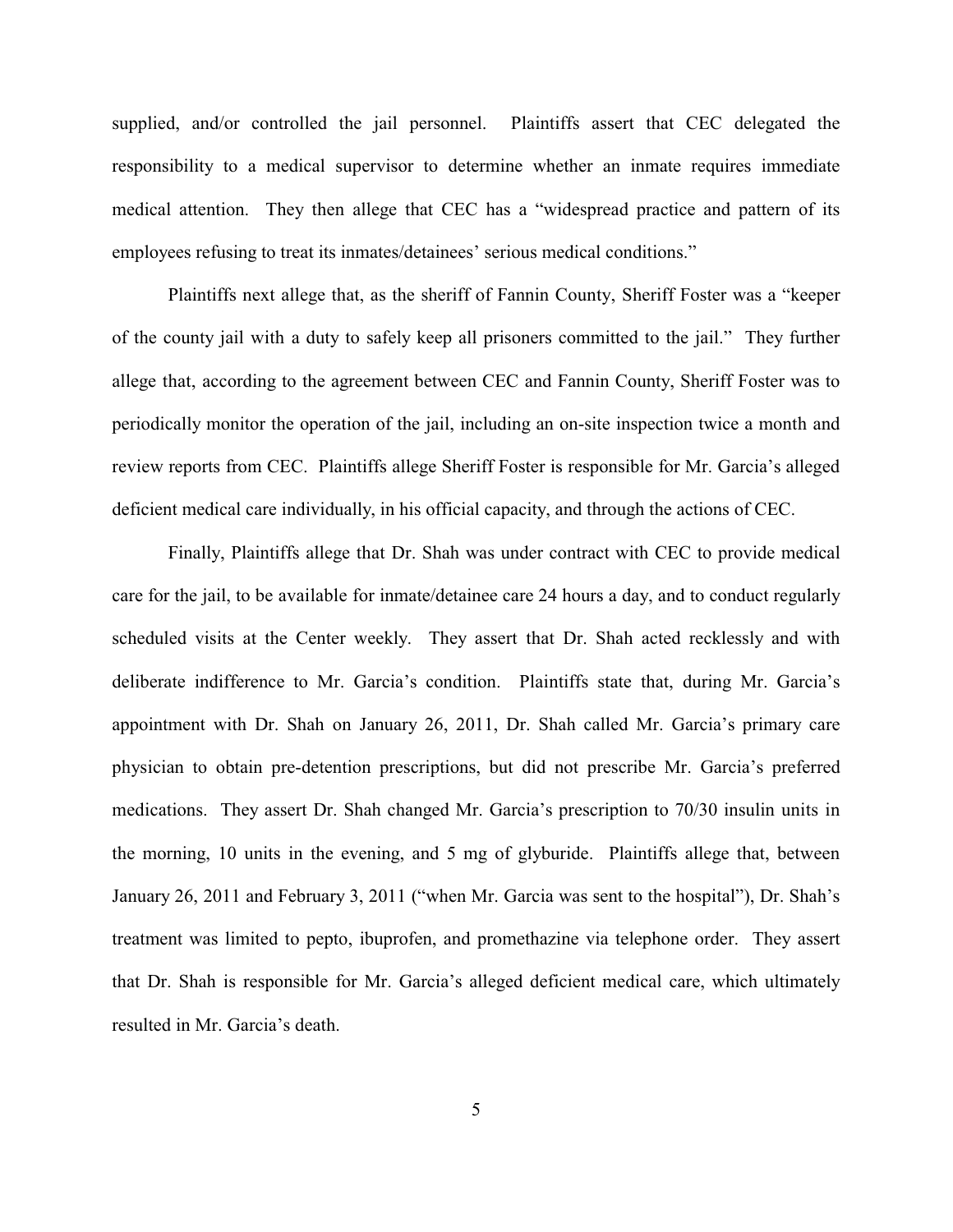## **DEFENDANTS' MOTIONS TO DISMISS**

All Defendants allege that Martinez has no standing and/or capacity<sup>4</sup> to assert the Section 1983 claims. Dr. Shah asserts that Plaintiffs' medical malpractice claims and Section 1983 claims are barred by the statute of limitations as it concerns him. All Defendants allege that Plaintiffs fail to state a Section 1983 claim for inadequate medical care under the Eighth and Fourteenth Amendments as well as under Article I §§ 13 and 19 of the Texas Constitution. All Defendants allege that Plaintiffs fail to state a claim under the Texas wrongful death and survival statutes.

### **UNDISPUTED FACTS**

There are a number of facts about this case that are undisputed. It is without question that Donnie Foster was Sheriff at the Fannin County Jail at the time of Mr. Garcia's confinement. Defendant CEC does not deny that it provided management services at the Jail. Defendant Dr. Shah similarly does not deny that he provided medical services to Mr. Garcia. Nobody disputes that Mr. Garcia was held at the Fannin County Jail between January 20 and February 3, 2011, or that he was diabetic. They agree that Mr. Garcia was transferred to Red River Regional Hospital on orders of Dr. Shah on February 3, 2011, and he remained in the hospital until February 8, 2011. There is no dispute that Mr. Garcia died on June 26, 2011. In the broad context, Plaintiffs allege that it was the 14 days he spent in the Fannin County Jail without proper medical care that caused his blood sugar levels to be elevated and unregulated, requiring a hospital stay, leading to him ultimately being found unconscious, and eventually causing his death 4 months and 23 days later.

<sup>4</sup>Texas courts use the terms "standing" and "capacity" interchangeably. Martinez must have both standing and capacity to bring this lawsuit. The Texas Supreme Court explained the difference in *Austin Nursing Ctr., Inc. v. Lovata*, 171 S.W.3d 845, 850 n.3 (Tex. 2005).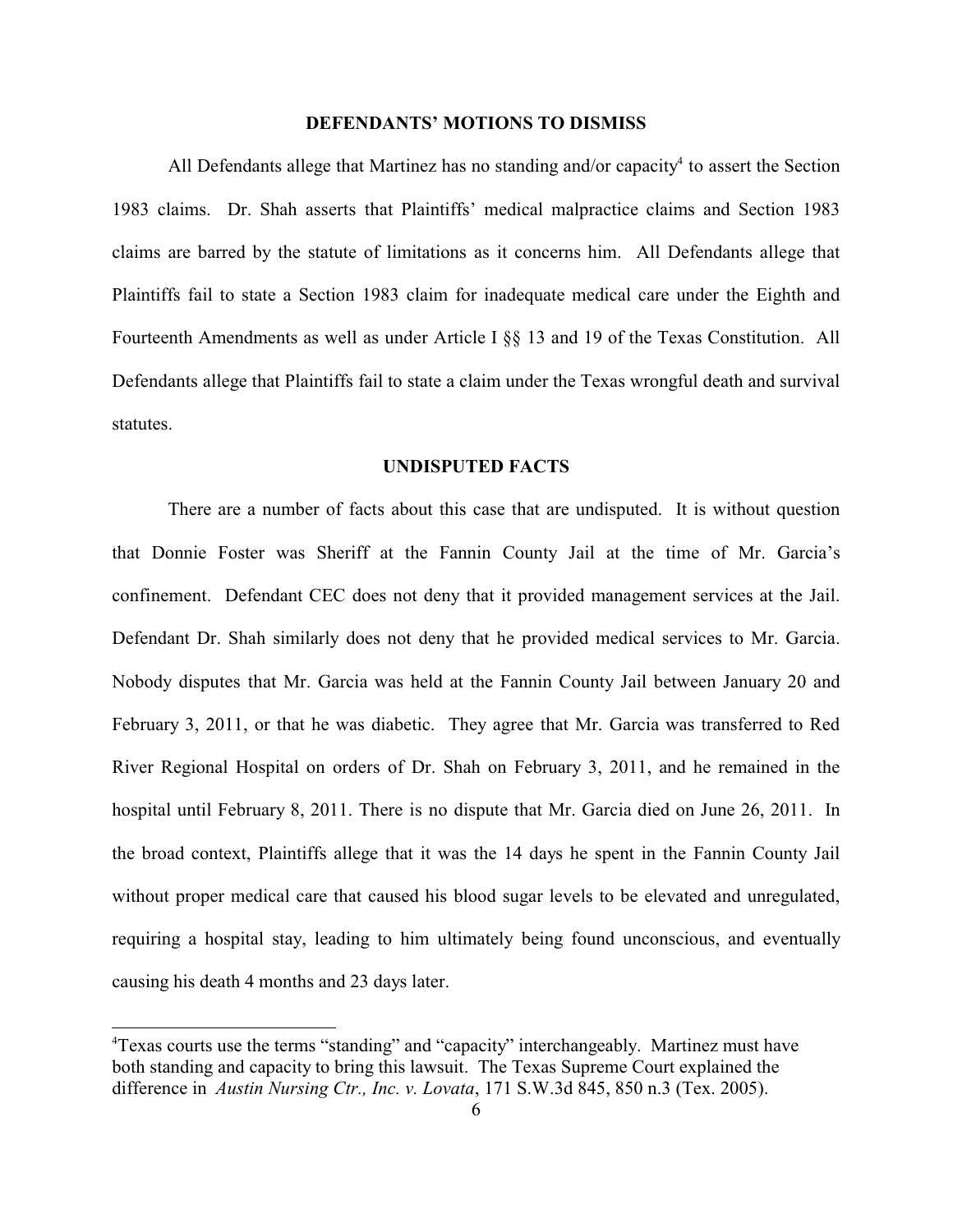#### **STANDING/CAPACITY**

As an initial matter, the court must examine Defendants' claims that Maria Guadalupe Martinez lacked capacity and/or standing to bring this lawsuit. Martinez filed this case in several different capacities, including purporting to be the legal representative of the Estate of Delfino Garcia. A close review of Plaintiffs' Third Amended Complaint shows that it contains no allegations showing the Estate of Delfino Garcia, as a legal entity, even exists and that Martinez is entitled under any provision of Texas law to pursue recovery on behalf of the Estate. Martinez also sues as Garcia's common-law wife, but fails to allege any of the elements required to establish a common-law marriage.

Standing is a prerequisite to subject matter jurisdiction. *King ex rel. Chaney v. Tex. Med. Bd.*, 576 Fed. App'x 353, 354 (5<sup>th</sup> Cir. 2014). Standing must be shown to provide an Article III court with subject matter jurisdiction over the case. *Id*. (citing *K.P. v. LeBlanc*, 729 F.3d 427, 436 ( $5<sup>th</sup>$  Cir. 2013)). A party must have standing under the State's wrongful death or survival statutes to bring a § 1983 claim. *Id*. Additionally, a party must have capacity to bring the claim. *See* Fed. R. Civ. P. 17(b); *Austin Nursing Ctr., Inc. v. Lovata*, 171 S.W.3d 845, 850 (Tex. 2005). To determine whether a party has capacity and/or standing under Sections 1981, 1983, and 1988, courts look to the state wrongful death or survival statute. *Pluet v. Frasier*, 355 F.3d 381, (5<sup>th</sup>) Cir. 2004) (party must have standing under the state wrongful death or survival statutes to bring a claim under 42 U.S.C. §§ 1981, 1983, and 1988); *Rhyne v. Henderson County*, 973 F.2d 386, 390-91 (5th Cir. 1992) (standing under Texas wrongful death and survival statutes is incorporated in the Federal Civil Rights Statutes); *Brazier v. Cherry*, 293 F.2d 401, 409 ( $5<sup>th</sup>$  Cir. 1961) (wrongful death allegedly resulting from violations of civil rights statute gives rise to federally enforceable claim for damages by virtue of state survival and wrongful death statute).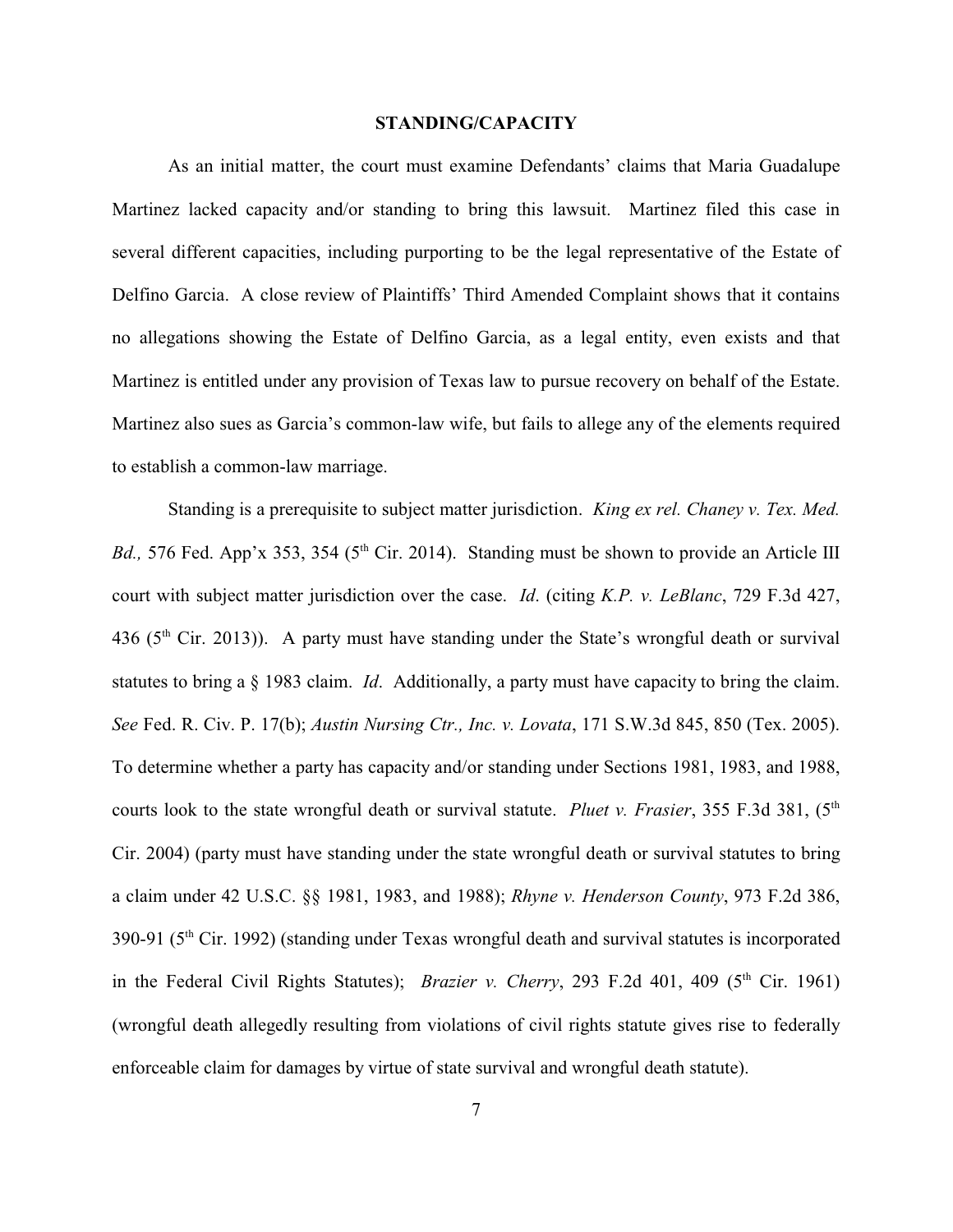### **Survival Claim**

The proper plaintiff in a survival action is the estate's personal representative, administrator, or an heir of the decedent. Tex. Civ. Prac. & Rem. Code § 71.021; *Shepherd v. Ledford*, 962 S.W.2d 28, 31 (Tex. 1997). Typically, a personal representative of the decedent's estate is the only person entitled to recover estate property. *Id*.; *Austin Nursing Ctr.*, 171 S.W.3d at 850. Martinez fails to set forth any facts showing that the Estate exists, and that she is the Estate's legal representative or administrator.

Martinez also purports to bring suit as Mr. Garcia's heir. An heir includes the surviving spouse and persons entitled to a part of the decedent's estate under the descent and distribution statutes. Tex. Estates Code Ann. § 22.015. A person dying intestate leaves his estate to his surviving spouse and children as heirs. *Id.*, § 201.002(b). Although Martinez alleges to be an heir as Mr. Garcia's common-law wife, she fails to set forth any facts of an informal marriage so as to be considered Mr. Garcia's heir.

When the spousal relationship exists by way of an informal marriage, proof of the informal marriage must exist. *Shepherd*, 962 S.W.2d at 32. A common-law marriage in Texas requires that (1) an agreement exists to be married, (2) after the agreement, the two lived as husband and wife, and (3) they represented to others that they were married. *Small v. McMaster*, 352 S.W.3d 280, 282-83 (Tex. App.–Houston [14th Dist.] 2011, pet. denied). A common-law marriage does not exist until all three elements have occurred. *Id*.; *Winfield v. Renfro*, 821 S.W.2d 640, 645 (Tex. App.–Houston [1<sup>st</sup> Dist.] 1991, writ denied). "Without some factual allegation in the complaint, it is hard to see how a claimant could satisfy the requirement of providing not only fair notice of the nature of the claim, but also grounds on which the claim rests." *Bell Atlantic Corp. v. Twombly*, 550 U.S. 544, 555 n. 3, 127 S. Ct. 1955, 1965, n. 3, 167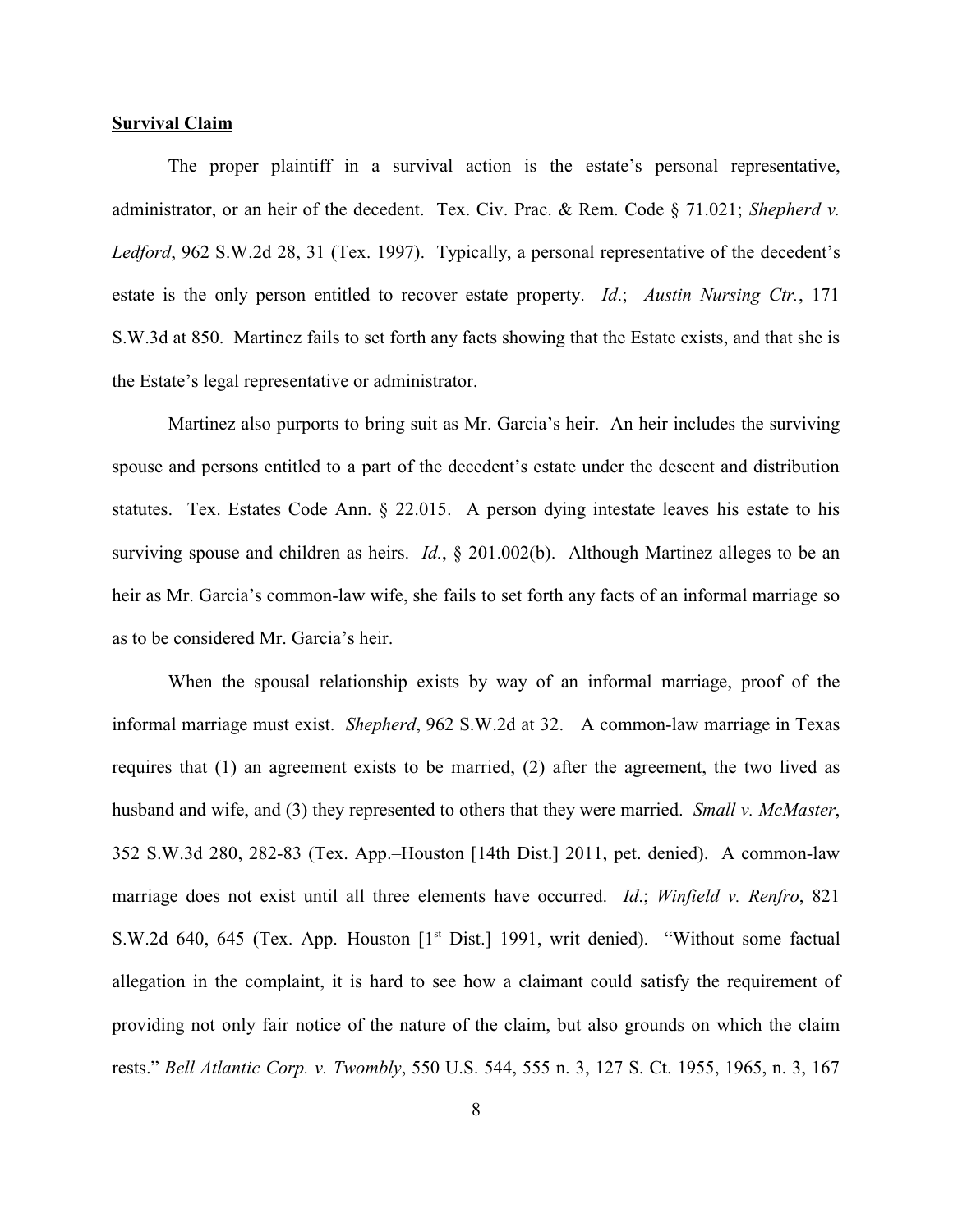L. Ed.2d 929 (2007). Furthermore, Martinez was required to prove the elements of an informal marriage within two years from the time the relationship ended. Tex. Fam. Code  $\S$  2.401(b). Mr. Garcia died on June 26, 2011; thus, Martinez was required to establish her common-law marriage by June 26, 2013. There are no allegations that she has met this requirement.

Martinez also fails to present any plausible facts showing that, as an heir, she is entitled to bring the survival claim on the Estate's behalf. While an heir may be entitled to sue on behalf of the decedent's estate, if an heir files a survival action during the time period the law allows for instituting administration proceedings, she must also show either (1) no estate administration is pending and none is necessary, or (2) the personal representative cannot or will not bring suit. *Austin Nursing Ctr.*, 171 S.W.3d at 850-51; *Shepherd*, 962 S.W.2d at 31-32; *Stewart v. Hardie*, 978 S.W.2d 203, 207 (Tex. App.–Fort Worth 1998, pet. denied); *Lopez-Rodriguez v. City of Levelland*, No. 5:02CV073C, 2004 WL 1746045, \*9 (N.D. Tex. Aug. 3, 2004) (for heir to bring survival action, she must plead and prove there is not a pending estate administration and none is necessary).

Furthermore, where someone is not the sole heir, and is entitled to only a portion of the estate, she is required to show that she and the other heirs reached an agreement that would eliminate the need for an estate administration. *Stewart*, 978 S.W.2d at 207. Similar to *Stewart*, Martinez brings the action "individually," and as "next friend" of the minor children. She fails to plead, however, that there is not a pending administration of Mr. Garcia's Estate and that administration is not necessary. She also fails to plead that she and the other heirs reached an agreement that would eliminate the need for an estate administration. Martinez wholly fails to plead any facts showing she has met these requirements.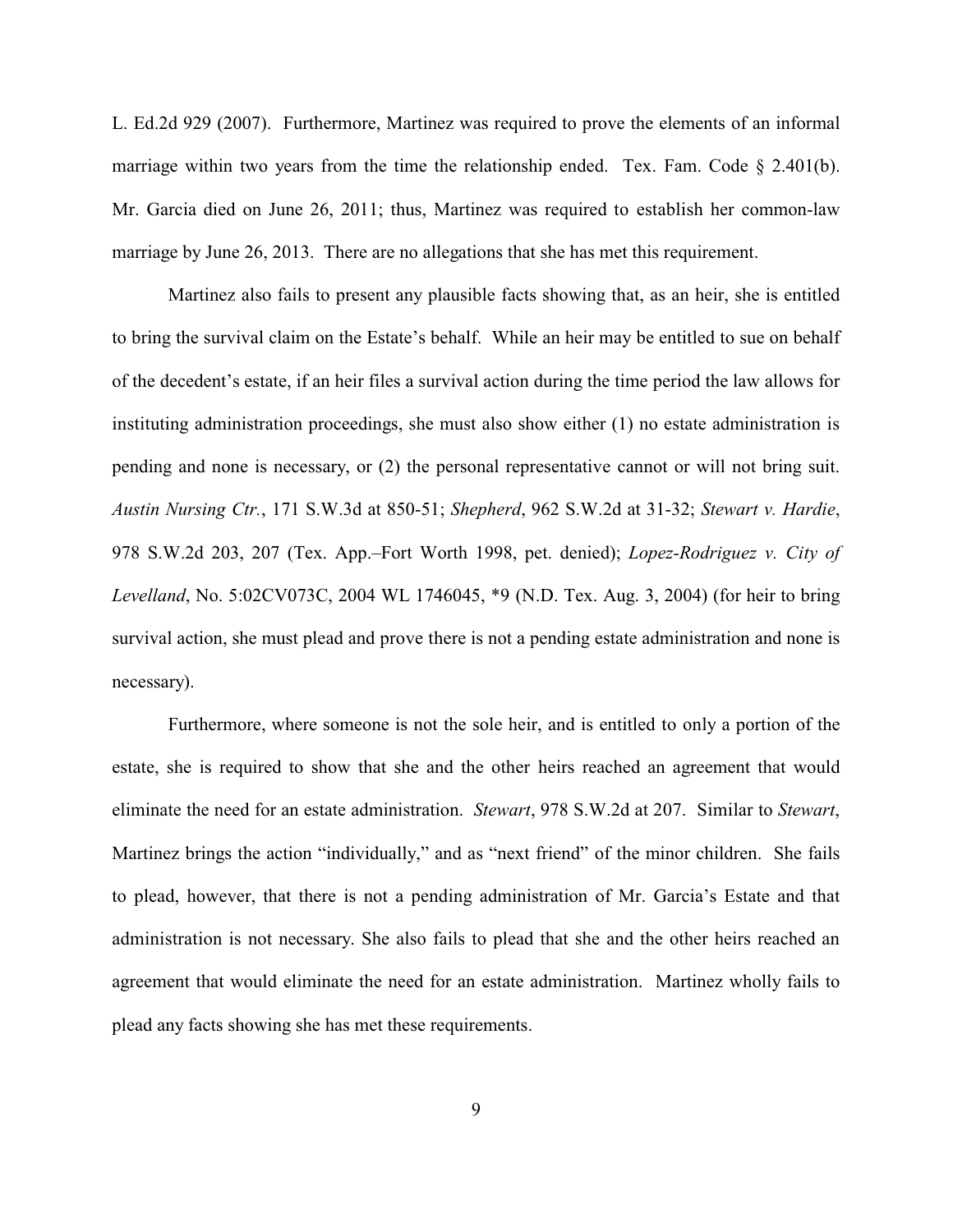#### **Wrongful Death Claim**

Wrongful death claims are separate and distinct from survival claims. *Stiles v. Union Carbide Corp.*, 520 F. Supp. 856, 867 (S.D. Tex. 1981). The Texas Wrongful Death Act allows surviving spouses, parents, and children to sue for actual damages arising from another person's death. Tex. Civ. Prac. & Rem. Code § 71.004(a); *see also In re Labatt Food Serv.*, L.P., 279 S.W.3d 640, 644 (Tex. 2009). As in survival claims, a common-law spouse bringing a wrongful death claim must prove the informal marriage. *Shepherd*, 962 S.W.3d at 31. Martinez fails to present any facts that she filed a proceeding to establish her common-law marriage and she fails to allege any of the required facts supporting the elements of common-law marriage. Thus, Martinez cannot show the existence of her marital status, and likewise, cannot show her capacity or standing to bring a wrongful death claim.

#### **Conclusion**

In sum, Plaintiffs fail to plead facts in the Third Amended Complaint showing that Martinez has capacity and/or standing to bring the lawsuit. It is not necessary to reach the remainder of Defendants' defenses in the motions to dismiss. The court has been very generous in allowing Plaintiffs multiple opportunities to properly plead this case. Defendants' motions to dismiss should be granted and Plaintiffs' case should be dismissed for the reasons stated above.

#### **RECOMMENDATION**

It is therefore recommended that Defendants' motions to dismiss be granted. It is also recommended that the case be dismissed without prejudice. Within fourteen (14) days after service of the magistrate judge's report, any party must serve and file specific written objections to the findings and recommendations of the magistrate judge. 28 U.S.C. § 636(b)(1)( C). In order to be specific, an objection must identify the specific finding or recommendation to which